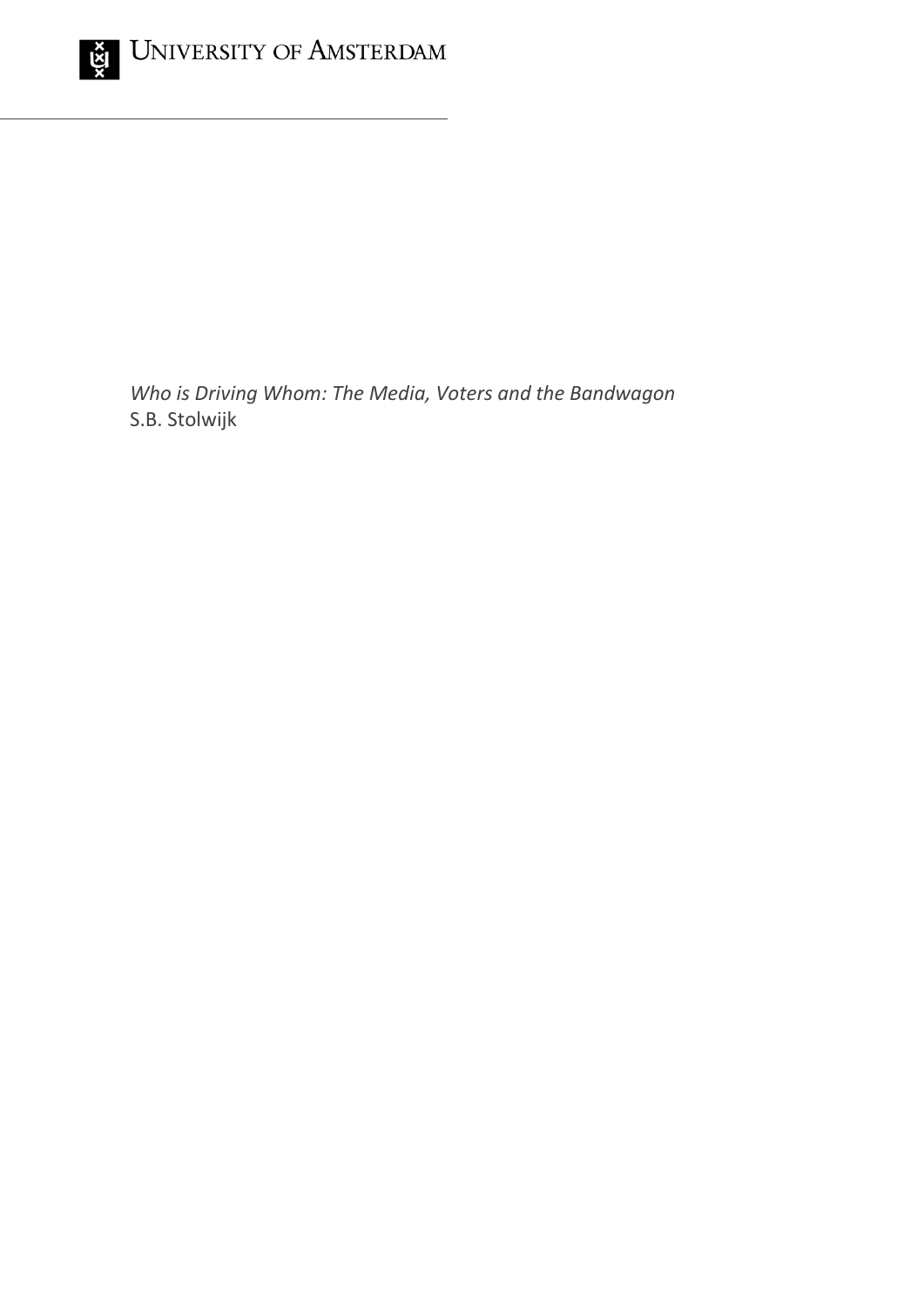## English summary

Opinion polls of vote intentions play a prominent role in today's political campaigns. They are heavily reported on in the media, they are used by politicians to inform their strategy, and many believe they have a profound influence on voters as well. Especially, their assumed effects on voters are often criticized. When positive opinion poll results trigger additional support for a party, this is denoted as a "bandwagon effect". This dissertation has added a communication science perspective to the study of the bandwagon effect, by evaluating how poll ratings influence *party* coverage, and how exposure to *poll coverage* across a campaign influences a voter's campaign interest, emotions about parties, turnout and vote choice. These questions have been investigated using panel survey in combination with content analyses of media coverage and poll data relating to the German 2013 general (Bundestag) election campaign and the Dutch 2014 election campaign to the European Parliament. Results show that:

- 1. Party coverage of a front runner party increases with a decrease in its poll ratings
- 2. Exposure to poll coverage increases campaign interest and turnout
- 3. Exposure to more favorable poll coverage about a party increases the odds of voting for this party, partly because of increase in enthusiasm and decrease in anxiety felt about this party.

The combined results of the studies in this dissertation suggest two extensions of Slater's (2015) Reinforcing Spirals Model of media effects over time: media agenda building and emotions. Media react to opinion polls in their selection and tone of coverage. They are not mere transmitters of information, instead they respond according to their own logic. In doing so, media help shape the agenda from which voters draw their information and thus influence the reciprocal effects between media coverage and voters over time. Voters likewise contribute actively to the influence that polls have on the election outcomes, in part through their emotional responses to poll coverage. Voters who experienced less emotions towards parties in response to poll coverage, also were less affected by it. Over time, (the lack of) emotional responses can influence whether poll trends, presented in the media, are selfreinforcing or not.

These results highlight the many dependencies at work behind the bandwagon effect. Journalists interpret the results of polls and may use them to focus attention to a party, but so do campaign teams and other interested groups. As a consequence, the net effect of polls on party coverage differs per party, with smaller parties being neglected and larger parties being treated depending on their position in the electoral horse race. Increasing poll ratings do not translate automatically into more or more favorable media coverage. This might help explain why the overall effects found of poll coverage on voting and turnout are relatively small. Perhaps, if media coverage had responded stronger and more positively to polls, the effect of polls on turnout and voting would have been correspondingly larger. Still, in line with the bandwagon hypothesis, exposure to poll coverage was found to increase interest and turnout in the Dutch 2014 elections for the European Parliament. In addition, when the tone of that poll coverage was more positive towards a party, this reduced negative emotions and enhanced positive emotions leading to increased electoral odds for this party.

These findings relate directly to the normative discussion around polls. The main normative arguments leveled against the influence of polls in election campaigns are that poll exposure might lead to herd behavior, divert from rational deliberation in favor of emotional